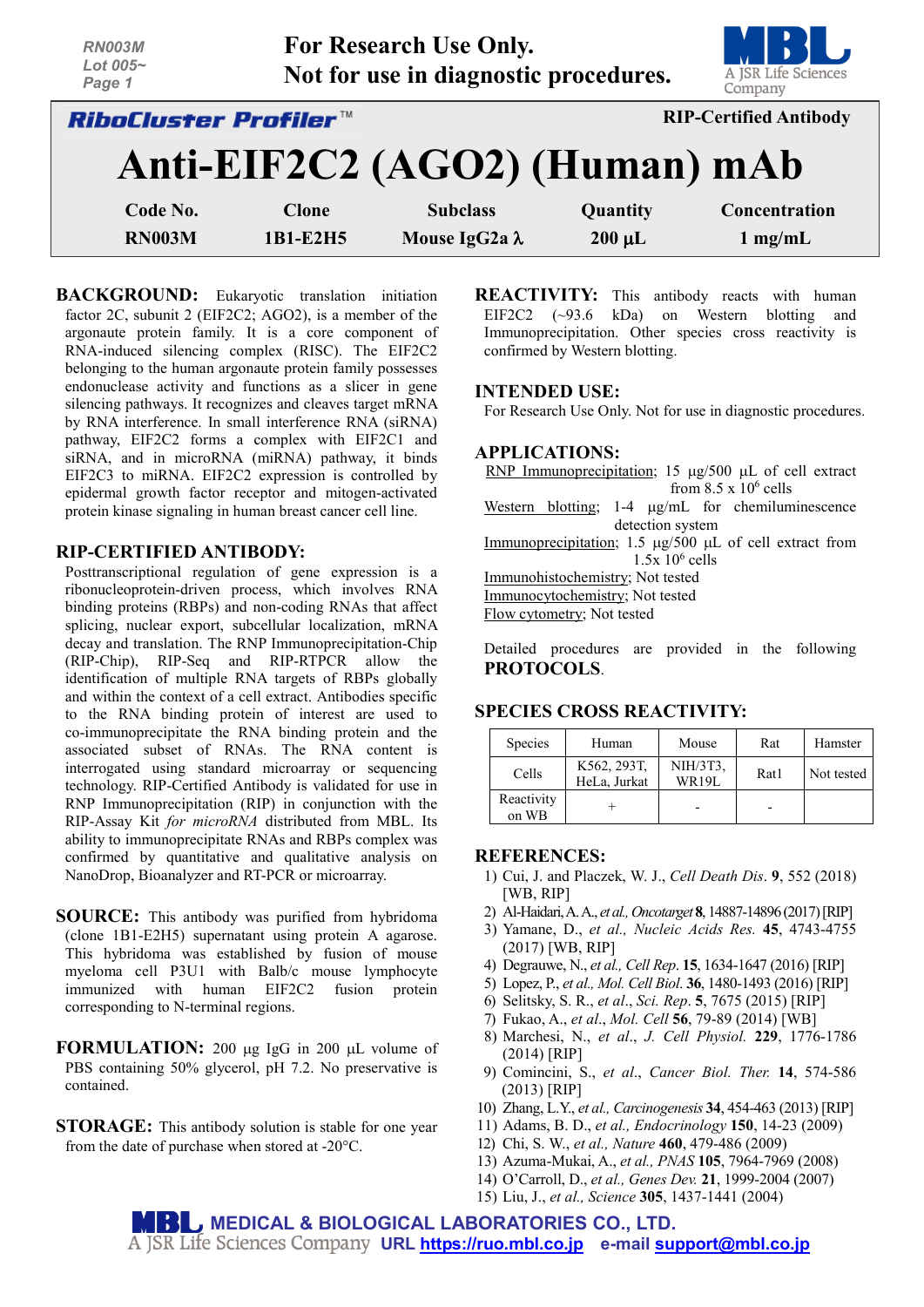

Analysis of isolated small RNA (including miRNA) from Jurkat by silver staining following denaturing PAGE.

Lane1: Mouse IgG2a Isotype Control Lane2: RN003M.

The descriptions of the following protocols are examples. Each user should determine the appropriate condition.

# **PROTOCOLS:**

## **RNP Immunoprecipitation**

Some buffers and reagents are included in the RIP-Assay Kit *for microRNA* (code. RN1005). Please also refer to the protocol packaged in the RIP-Assay Kit *for microRNA*.

- [Material Preparation]
	- 1. mi-Lysis Buffer (+)

Before using the mi-Lysis Buffer, protease inhibitors, RNase inhibitors, and DTT are added to the mi-Lysis Buffer at the appropriate concentration.

2. mi-Wash Buffer (+) Before using the mi-Wash Buffer, DTT is added to the mi-Wash Buffer at the appropriate concentration.

#### **Protocol (RNA isolation: Separation method)**

- 1) Wash 8.5 x  $10^6$  cells 4 times with PBS and resuspend them with 500  $\mu$ L of ice-cold mi-Lysis Buffer (+) containing appropriate protease inhibitors, RNase inhibitors, and DTT. Vortex thoroughly, then incubate it on ice for 10 minutes.
- 2) Centrifuge the tube at 12,000 x g for 5 minutes at  $4^{\circ}$ C and transfer the supernatant to another tube.
- 3) Add 30 µL of 50% protein A agarose beads slurry resuspended in mi-Lysis Buffer (+) into the supernatant. Incubate it at 4°C with rotating for 1 hour.
- 4) Centrifuge the tube at 2,000 x g for 1 minute at 4°C and transfer the supernatant to another fresh tube (precleared sample).
- 5) Mix 30 µL of 50% protein A agarose beads slurry resuspended in nuclease-free PBS with Mouse IgG2a

(isotype control) (MBL; code no. M076-3) or Anti-EIF2C2 (AGO2) (Human) mAb (RN003M) at the amount as suggested in the **APPLICATIONS,** and then add 1 mL of mi-Wash Buffer (+) into each tube. Incubate with gentle agitation for 1 hour at 4°C.

- 6) Wash the beads once with ice-cold mi-Lysis Buffer  $(+)$ (centrifuge the tube at 2,000 x g for 1 minute). Carefully discard the supernatant using a pipettor without disturbing the beads.
- 7) Add 500 µL of cell lysate (precleared sample of step 4), then incubate with gentle agitation for 3 hours at 4°C.
- 8) Wash the beads 4 times with mi-Wash Buffer (+) (centrifuge the tube at 2,000 x g for 1 minute).
- 9) Add 250 µL of Master mix solution (mi-Solution I: mi-Solution II = 10  $\mu$ L: 240  $\mu$ L). Vortex thoroughly, then spin-down.
- 10) Add 150 µL of mi-Solution III. Vortex thoroughly.
- 11) Centrifuge the tube at 2,000 x g for 2 minutes.
- 12) Transfer the supernatant to the fresh tube containing 2 µL of mi-Solution IV.
- 13) Add 300 µL of ice-cold 2-propanol, vortex for 10 seconds. Place at -20°C for 20 minutes. Centrifuge the tube at 12,000 x g for 10 minutes.
- 14) Transfer the supernatant, which contains small RNAs, to the tube containing 2 µL of mi-Solution IV. Isolation method for small RNAs from the supernatant is described in the following step 15. In case of purification for large RNAs in the pellet, skip to step 16.
- 15) Add 500 µL of ice-cold 2-propanol, vortex for 10 seconds, then place at -20°C for 20 minutes. Centrifuge the tube at 12,000 x g for 10 minutes.
- 16) Wash the pellet 2 times with 0.5 mL of ice-cold 70% ethanol and dry up the pellet for 5-15 minutes.
- 17) Dissolve the pellets in nuclease-free water.

(Positive control for RNP Immunoprecipitation; Jurkat)



expression in 293T (1), HeLa (2), K562 (3), Jurkat (4), NIH/3T3 (5), WR19L (6) and Rat1 (7) using RN003M.

## **SDS-PAGE & Western Blotting**

- 1) Wash cells (approximately 1 x  $10<sup>7</sup>$  cells) 3 times with PBS and suspend them in 1 mL of Laemmli's sample buffer.
- 2) Boil the samples for 2 minutes and centrifuge. Load 10 µL of sample per lane on a 1-mm-thick